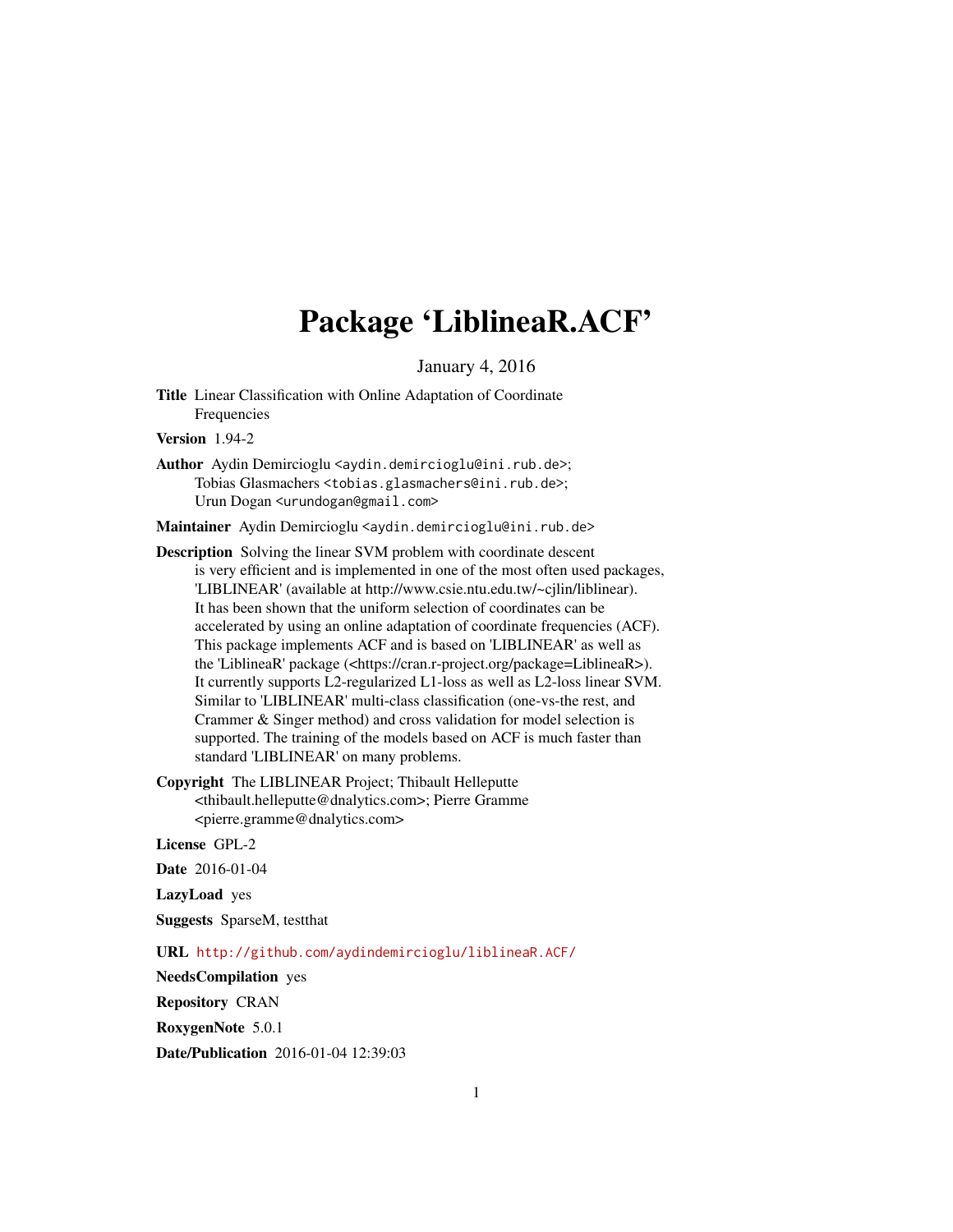### <span id="page-1-0"></span>R topics documented:

#### **Index** [8](#page-7-0) **8**

<span id="page-1-1"></span>LiblineaR.ACF *Linear predictive models estimation with Online Adaptation of Coordinate Frequencies based on the LIBLINEAR C/C++ Library.*

#### Description

LiblineaR.ACF is a modification of the LiblineaR package that uses the idea of adaptive coordinate frequencies (ACF) method. Solving the linear SVM problem with coordinate descent is very efficient and is implemented in one of the most often used packages, LIBLINEAR (available at http://www.csie.ntu.edu.tw/~cjlin/liblinear). It has been shown that the uniform selection of coordinates can be accelerated by using an online adaptation of coordinate frequencies (ACF). This package implements ACF and is based on LIBLINEAR as well as the LiblineaR package (https://cran.rproject.org/package=LiblineaR). It currently supports L2-regularized L1-loss as well as L2-loss linear SVM. Similar to LIBLINEAR multi-class classification (one-vs-the rest, and Crammer & Singer method) and cross validation for model selection is supported. The training of the models based on ACF is much faster than standard LIBLINEAR on many problems.

#### Usage

LiblineaR.ACF(data, target, type =  $0$ , cost = 1, epsilon =  $0.01$ , bias = TRUE, wi = NULL, cross =  $\theta$ , change\_rate =  $\theta$ .2,  $pref\_min = 0.05$ ,  $pref\_max = 20$ ,  $max\_iter = 1000$ ,  $verbose = FALSE, ...)$ 

#### Arguments

| data   | a nxp data matrix. Each row stands for an example (sample, point) and each col-<br>umn stands for a dimension (feature, variable). A sparse matrix (from SparseM<br>package) will also work.                                                                                                  |
|--------|-----------------------------------------------------------------------------------------------------------------------------------------------------------------------------------------------------------------------------------------------------------------------------------------------|
| target | a response vector for prediction tasks with one value for each of the n rows of<br>data. For classification, the values correspond to class labels and can be a 1xn<br>matrix, a simple vector or a factor.                                                                                   |
| type   | LiblineaR can produce several types of (generalized) linear models, by com-<br>bining several types of loss functions and regularization schemes. The regular-<br>ization is L2, and the losses can be the regular L2-loss or L1-loss. The default<br>value for type is 1. Valid options are: |
|        | for multi-class classification<br>• $1 - L2$ -regularized L2-loss support vector clas-<br>sification (dual)                                                                                                                                                                                   |
|        | • $3 - L2$ -regularized L1-loss support vector classification (dual)                                                                                                                                                                                                                          |

• 4 – support vector classification by Crammer and Singer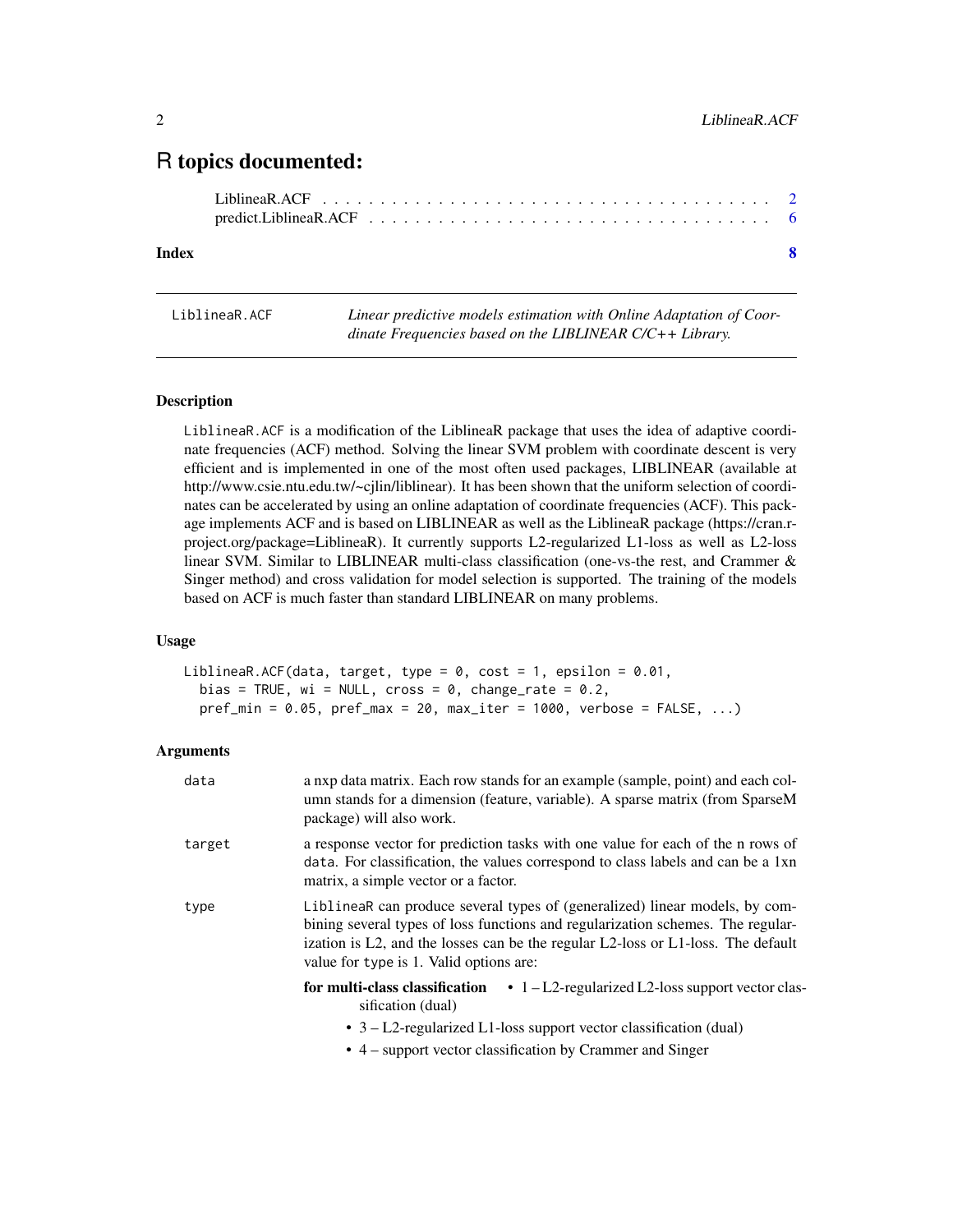| cost        | cost of constraints violation (default: 1). Rules the trade-off between regulariza-<br>tion and correct classification on data. It can be seen as the inverse of a regular-<br>ization constant. See information on the 'C' constant in details below. A usually<br>good baseline heuristics to tune this constant is provided by the heuristicC<br>function in the LiblineaR package. |
|-------------|----------------------------------------------------------------------------------------------------------------------------------------------------------------------------------------------------------------------------------------------------------------------------------------------------------------------------------------------------------------------------------------|
| epsilon     | set tolerance of termination criterion for optimization. If NULL, the LIBLINEAR<br>defaults are used, which are:                                                                                                                                                                                                                                                                       |
|             | if type is $1, 3$ or 4 epsilon=0.1                                                                                                                                                                                                                                                                                                                                                     |
|             | The meaning of epsilon is as follows: Dual maximal violation $\leq$ epsilon<br>(default 0.1)                                                                                                                                                                                                                                                                                           |
| bias        | if bias is TRUE (default), instances of data becomes [data; 1].                                                                                                                                                                                                                                                                                                                        |
| wi          | a named vector of weights for the different classes, used for asymmetric class<br>sizes. Not all factor levels have to be supplied (default weight: 1). All compo-<br>nents have to be named according to the corresponding class label.                                                                                                                                               |
| cross       | if an integer value $k>0$ is specified, a k-fold cross validation on data is per-<br>formed to assess the quality of the model via a measure of the accuracy. Note<br>that this metric might not be appropriate if classes are largely unbalanced. De-<br>fault is 0.                                                                                                                  |
| change_rate | learning rate of the preference adaptation, default is 0.2                                                                                                                                                                                                                                                                                                                             |
| pref_min    | lower bound on the preference adaptation, default is 1/20                                                                                                                                                                                                                                                                                                                              |
| pref_max    | upper bound on the preference adaptation, default is 20                                                                                                                                                                                                                                                                                                                                |
| max_iter    | the maximum number of iterations, default (from original LIBLINEAR code) is<br>1000.                                                                                                                                                                                                                                                                                                   |
| verbose     | if TRUE, information are printed. Default is FALSE.                                                                                                                                                                                                                                                                                                                                    |
| $\cdots$    | for backwards compatibility, parameter labels may be provided instead of<br>target. A warning will then be issued, or an error if both are present. Other<br>extra parameters are ignored.                                                                                                                                                                                             |

#### Details

For details for the implementation of LIBLINEAR, see the README file of the original c/c++ LIBLINEAR library at <http://www.csie.ntu.edu.tw/~cjlin/liblinear>. The ACF code can be found at <http://www.ini.rub.de/PEOPLE/glasmtbl/code/acf-cd>.

#### Value

If cross>0, the average accuracy (classification) computed over cross runs of cross-validation is returned.

Otherwise, an object of class "LiblineaR" containing the fitted model is returned, including:

TypeDetail A string decsribing the type of model fitted, as determined by type.

Type **An** integer corresponding to type.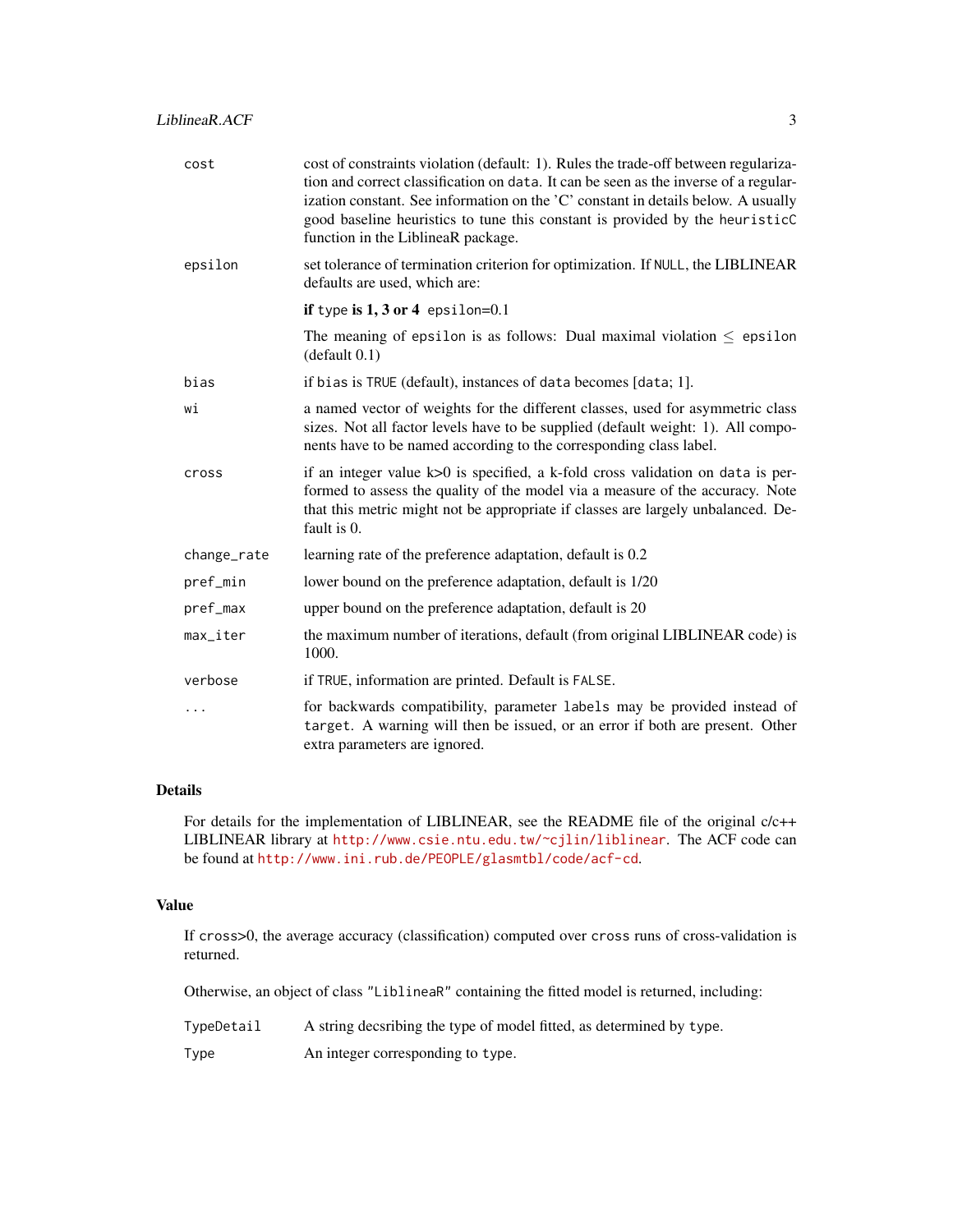<span id="page-3-0"></span>

| W          | A matrix with the model weights. If bias is TRUE, W contains p+1 columns, the     |
|------------|-----------------------------------------------------------------------------------|
|            | last being the bias term. The columns are named according to the names of data,   |
|            | if provided, or "Wx" where "x" ranges from 1 to the number of dimensions. The     |
|            | bias term is named "Bias". If the number of classes is 2, the matrix only has one |
|            | row. If the number of classes is $k>2$ (classification), it has k rows. Each row  |
|            | i corresponds then to a linear model discriminating between class i and all the   |
|            | other classes. If there are more than 2 classes, rows are named according to the  |
|            | class i which is opposed to the other classes.                                    |
| Bias       | TRUE or FALSE, according to the value of bias                                     |
| ClassNames | A vector containing the class names.                                              |

#### Note

Classification models usually perform better if each dimension of the data is first centered and scaled.

#### Author(s)

Aydin Demircioglu <aydin.demircioglu@ini.rub.de> Based on LiblineaR package by Thibault Helleputte <thibault.helleputte@dnalytics.com> and Pierre Gramme <pierre.gramme@dnalytics.com>. Based on C/C++-code by Chih-Chung Chang and Chih-Jen Lin Based on C/C++-code by Tobias Glasmachers and Urun Dogan

#### References

• For more information on LIBLINEAR itself, refer to: R.-E. Fan, K.-W. Chang, C.-J. Hsieh, X.-R. Wang, and C.-J. Lin. *LIBLINEAR: A Library for Large Linear Classification,* Journal of Machine Learning Research 9(2008), 1871-1874. <http://www.csie.ntu.edu.tw/~cjlin/liblinear>

#### See Also

[predict.LiblineaR.ACF](#page-5-1), [heuristicC](#page-0-0)

#### Examples

```
data(iris)
attach(iris)
x=iris[,1:4]
```

```
y=factor(iris[,5])
train=sample(1:dim(iris)[1],100)
```

```
xTrain=x[train,]
xTest=x[-train,]
yTrain=y[train]
yTest=y[-train]
```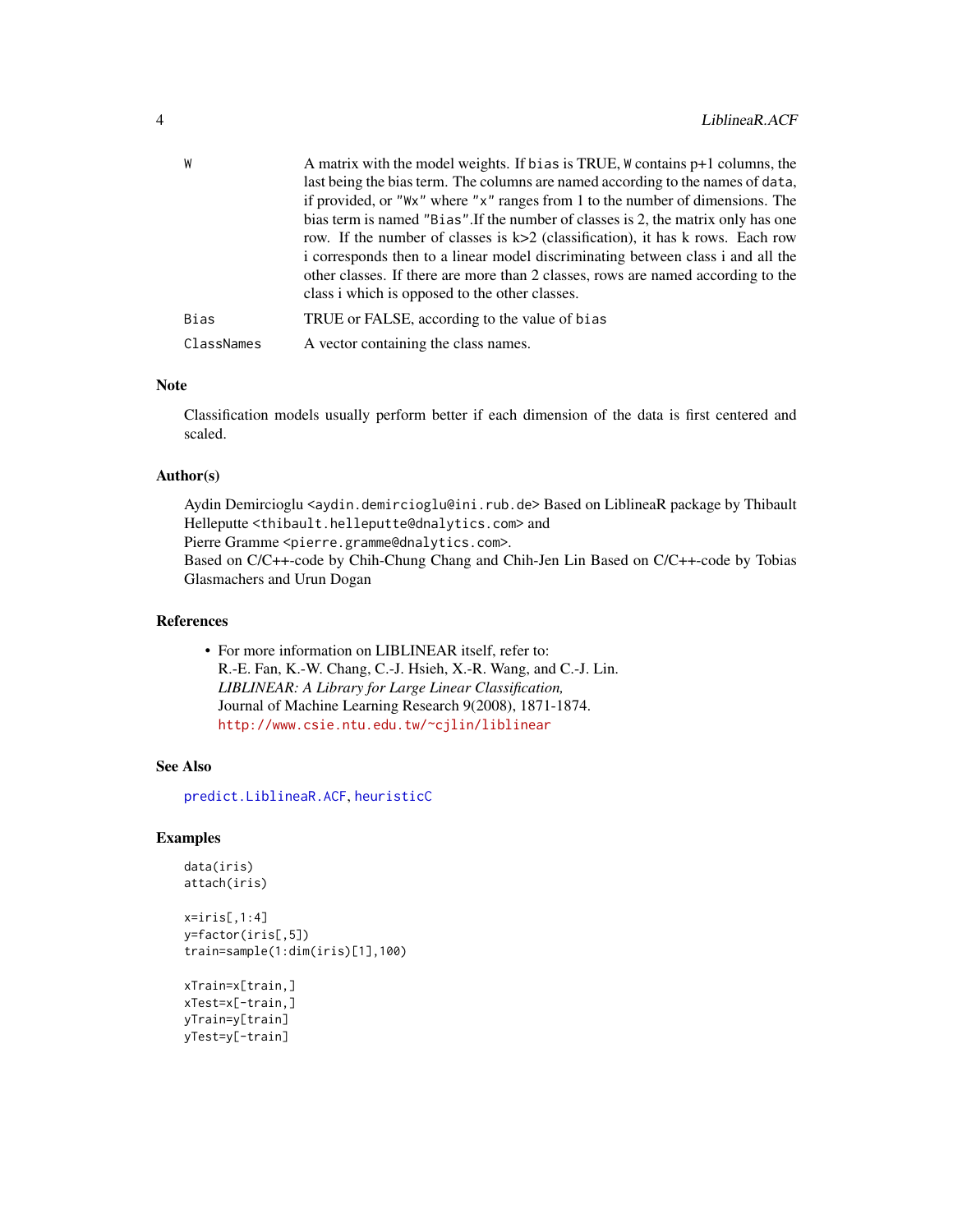#### LiblineaR.ACF 5

```
# Center and scale data
s=scale(xTrain,center=TRUE,scale=TRUE)
# Find the best model with the best cost parameter via 3-fold cross-validations
tryTypes=c(1,3,4)
tryCosts=c(1000,1,0.001)
bestCost=NA
bestAcc=0
bestType=NA
for(ty in tryTypes){
for(co in tryCosts){
acc=LiblineaR.ACF(data=s,target=yTrain,type=ty,cost=co,
bias=TRUE,cross=3,verbose=FALSE)
cat("Results for C=",co," : ",acc," accuracy.\n",sep="")
if(acc>bestAcc){
bestCost=co
bestAcc=acc
bestType=ty
}
}
}
cat("Best model type is:",bestType,"\n")
cat("Best cost is:",bestCost,"\n")
cat("Best accuracy is:",bestAcc,"\n")
# Re-train best model with best cost value.
m=LiblineaR.ACF(data=s,target=yTrain,type=bestType,cost=bestCost,bias=TRUE,verbose=FALSE)
# Scale the test data
s2=scale(xTest,attr(s,"scaled:center"),attr(s,"scaled:scale"))
# Make prediction
pr=FALSE
if(bestType==0 || bestType==7) pr=TRUE
p=predict(m,s2,proba=pr,decisionValues=TRUE)
# Display confusion matrix
res=table(p$predictions,yTest)
print(res)
# Compute Balanced Classification Rate
BCR=mean(c(res[1,1]/sum(res[,1]),res[2,2]/sum(res[,2]),res[3,3]/sum(res[,3])))
print(BCR)
#' #############################################
# Example of the use of a sparse matrix:
```
if(require(SparseM)){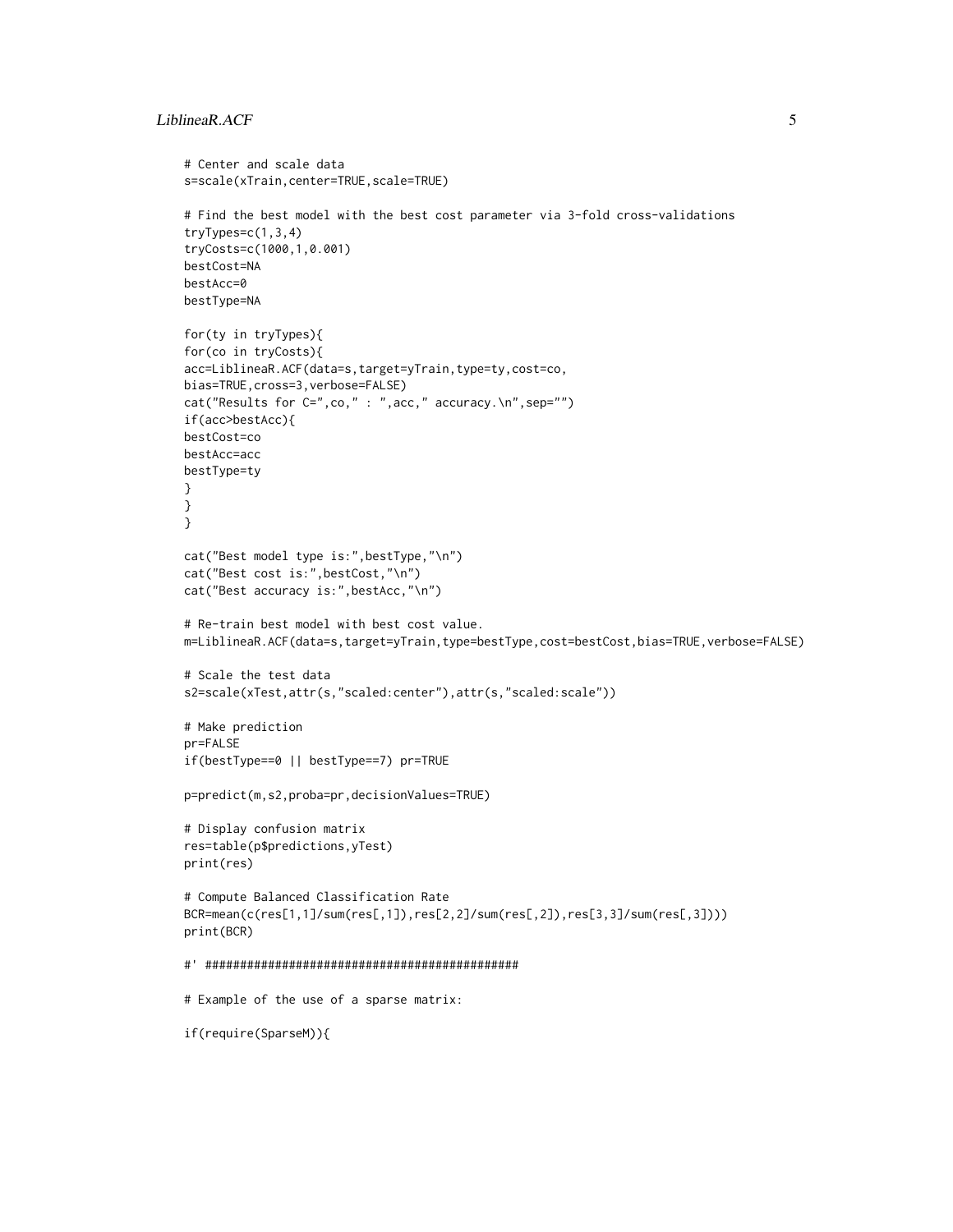```
# Sparsifying the iris dataset:
iS=apply(iris[,1:4],2,function(a){a[a<quantile(a,probs=c(0.25))]=0;return(a)})
irisSparse<-as.matrix.csr(iS)
# Applying a similar methodology as above:
xTrain=irisSparse[train,]
xTest=irisSparse[-train,]
# Re-train best model with best cost value.
m=LiblineaR.ACF(data=xTrain,target=yTrain,type=bestType,cost=bestCost,bias=TRUE,verbose=FALSE)
# Make prediction
p=predict(m,xTest,proba=pr,decisionValues=TRUE)
# Display confusion matrix
res=table(p$predictions,yTest)
print(res)
```
#### }

<span id="page-5-1"></span>predict.LiblineaR.ACF *Predictions with LiblineaR.ACF model*

#### Description

The function applies a classification model produced by the LiblineaR.ACF function to every row of a data matrix and returns the model predictions.

#### Usage

```
## S3 method for class 'LiblineaR.ACF'
predict(object, newx, decisionValues = FALSE, ...)
```
#### Arguments

| object | Object of class "LiblineaR.ACF", created by LiblineaR.ACF.                                                                                               |
|--------|----------------------------------------------------------------------------------------------------------------------------------------------------------|
| newx   | An n x p matrix containing the new input data. A vector will be transformed to<br>a n x 1 matrix. A sparse matrix (from SparseM package) will also work. |
|        | decisionValues Logical indicating whether model decision values should be computed and re-<br>turned. Default is FALSE.                                  |
| .      | Currently not used                                                                                                                                       |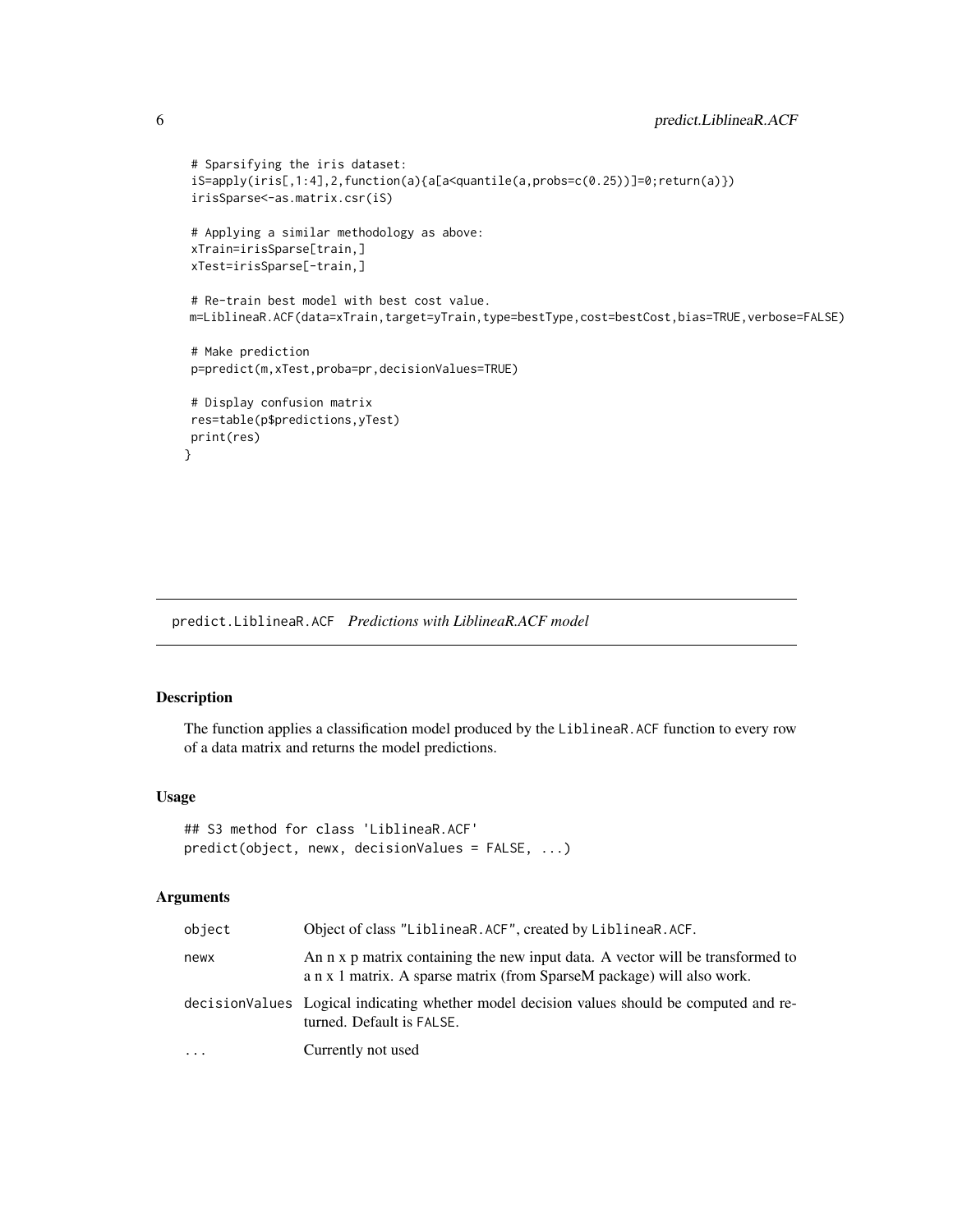#### <span id="page-6-0"></span>Value

By default, the returned value is a list with a single entry:

predictions A vector of predicted labels.

If decisionValues is set to TRUE, an additional entry is returned:

decisionValues An n x k matrix (k number of classes) of the model decision values. The columns of this matrix are named after class labels.

#### Note

If the data on which the model has been fitted have been centered and/or scaled, it is very important to apply the same process on the newx data as well, with the scale and center values of the training data.

#### Author(s)

Thibault Helleputte <thibault.helleputte@dnalytics.com> and Pierre Gramme <pierre.gramme@dnalytics.com>. Modified by Aydin Demircioglu.

Based on C/C++-code by Chih-Chung Chang and Chih-Jen Lin

#### References

• For more information on LIBLINEAR itself, refer to: R.-E. Fan, K.-W. Chang, C.-J. Hsieh, X.-R. Wang, and C.-J. Lin. *LIBLINEAR: A Library for Large Linear Classification,* Journal of Machine Learning Research 9(2008), 1871-1874. <http://www.csie.ntu.edu.tw/~cjlin/liblinear>

#### See Also

[LiblineaR.ACF](#page-1-1)